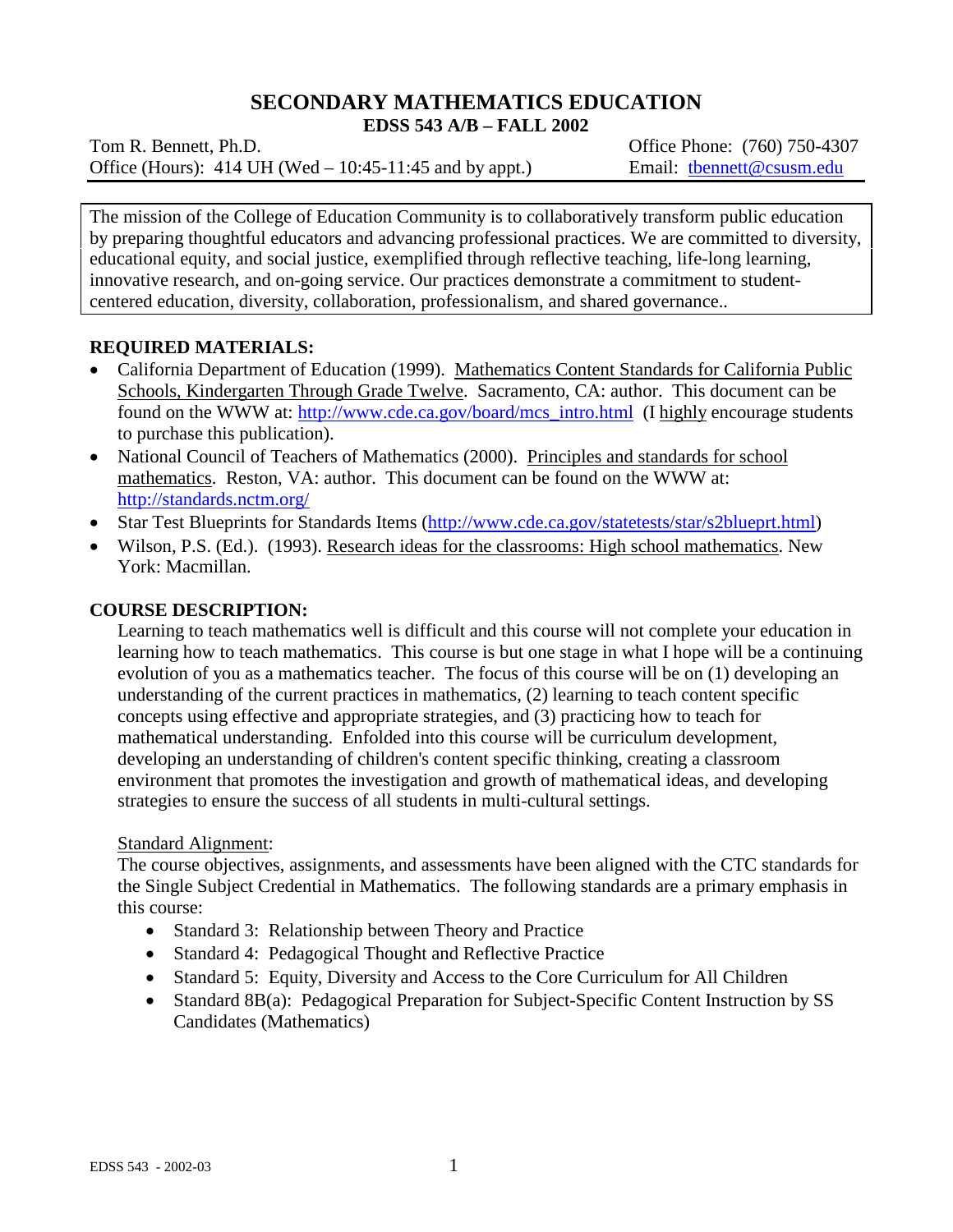Teacher Performance Expectation (TPE) Competencies:

This course is designed to help teachers seeking a Single Subject Credential in Mathematics to develop the skills, knowledge, and attitudes necessary to assist schools and district in implementing an effective program for all students. The successful candidate will be able to merge theory and practice in order to realize a comprehensive and extensive educational program for all students. The following TPE's are addressed in this course:

Primary Emphasis:

- TPE 1b-Subject Specific Pedagogical Skills for SS Teaching (Mathematics)
- TPE 2-Monitoring Student Learning During Instruction
- TPE 3-Interpretation and Use of Assessments
- TPE 4-Making Content Accessible
- TPE 6c-Developmentally Appropriate Practices in Grades 9-12 Secondary Emphasis:

- TPE 5-Student Engagement
- TPE 6b-Developmentally Appropriate Practices in Grades 4-8
- TPE 6d-Developmentally Appropriate Practices for Special Education
- TPE 6e-Middle Level Philosophy and School Organization
- TPE 7-Teaching English Learners
- TPE 8-Learning About Students
- TPE 9-Instructional Planning
- TPE 10-Instructional Time
- TPE 11-Social Environment
- TPE 13-Professional Growth

# **KEY ASSIGNMENTS:**

- Reading Reflections (20%) Every other meeting students will write a "meaningful" one page reflection on the articles assigned to be read for that period. These do not need to be formal or greater than one page in length, rather the emphasis should be on your reflection and thought process.
- Student Interviews (20%) You and one of your classmates will conduct a student interview based on questions we create in class. The purpose of this activity is to get you to begin thinking about students' mathematical understanding, to learn how to effectively pose questions and interpret the meaning of students' answers, and to provide you with an opportunity to interact with students about mathematics.
- Mathematical Resources & Lesson (40%)– Working in small groups, your team will first compile resources on a predetermined mathematical topic (20%) and then design a lesson that you will present in an elementary class (or ours as if we were your students) (20%). The purpose of this activity is to help you learn how to design effective mathematical activities, to provide you with an opportunity to begin compiling mathematical resources, and to provide an opportunity for you to practice teaching mathematics.
- Curriculum Assignment (20%)– Students will review the mathematics curriculum currently being used in their classroom (e.g., a textbook) at one grade level and write a short paper that investigates the curriculum alignment with the CA Content Standards and current high stakes assessments. Students will also provide their general thoughts and concerns related to the curriculum (e.g., how the curriculum might need to be altered to make strong connections between mathematical concepts and procedures).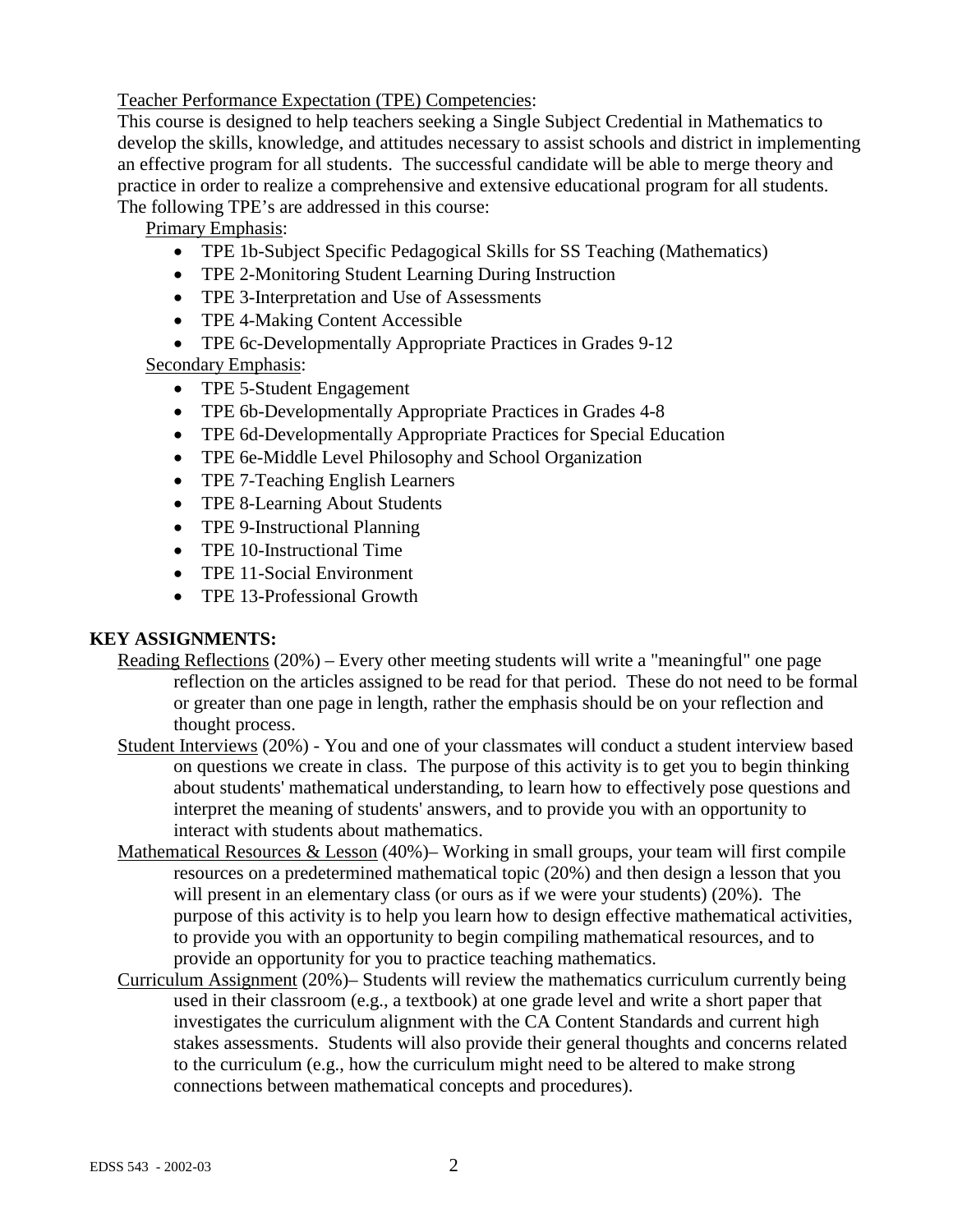#### **GRADING SCALE:**

Grades will be based on the following grading scale:

A..............90 -100% B..............80 - 89% C..............70 - 79% D..............60 - 69% F..............Below 60%

## **AUTHORIZATION TO TEACH ENGLISH LEARNERS**:

This credential program has been specifically designed to prepare teachers for the diversity of languages often encountered in California public school classrooms. The authorization to teach English learners is met through the infusion of content and experiences within the credential program, as well as additional coursework. Students successfully completing this program receive a credential with authorization to teach English learners.

## **STUDENTS WITH DISABILITIES REQUIRING REASONABLE ACCOMMODATIONS:**

Students are approved for services through the Disabled Student Services Office (DSS). This office is located in Craven Hall 5205, and can be contacted by phone at (760) 750-4905, or TTY (760) 750-4909. Students authorized by DSS to receive reasonable accommodations should meet with their instructor during office hours or, in order to ensure confidentiality, in a more private setting.

#### **ATTENDANCE POLICY:**

The attendance policy of the College of Education: Due to the dynamic and interactive nature of course in the COE, all students are expected to attend all classes and participate actively. At a minimum, students must attend more than 80% of class time, or s/he may not receive a passing grade for the course at the discretion of the instructor. If you miss two class sessions or are late (or leave early) more than three sessions, you cannot receive a grade of "A". If you miss three class sessions, your highest possible grade is a "C+". Should you have extenuating circumstances, contact the instructor as soon as possible. Please discuss with me any extenuating circumstances that will cause you to miss class prior to your absence. Attendance will be taken at each class session. Furthermore, grades on assignments turned in late will be lowered unless **prior arrangements** have been made with the instructor.

#### **PLAGIARISM AND CHEATING:**

Please be sure to read and understand the university policy on plagiarism and cheating as it will be strictly enforced. Academic dishonestly will not be tolerated and will result in a failing grade for this course and will be reported to the University.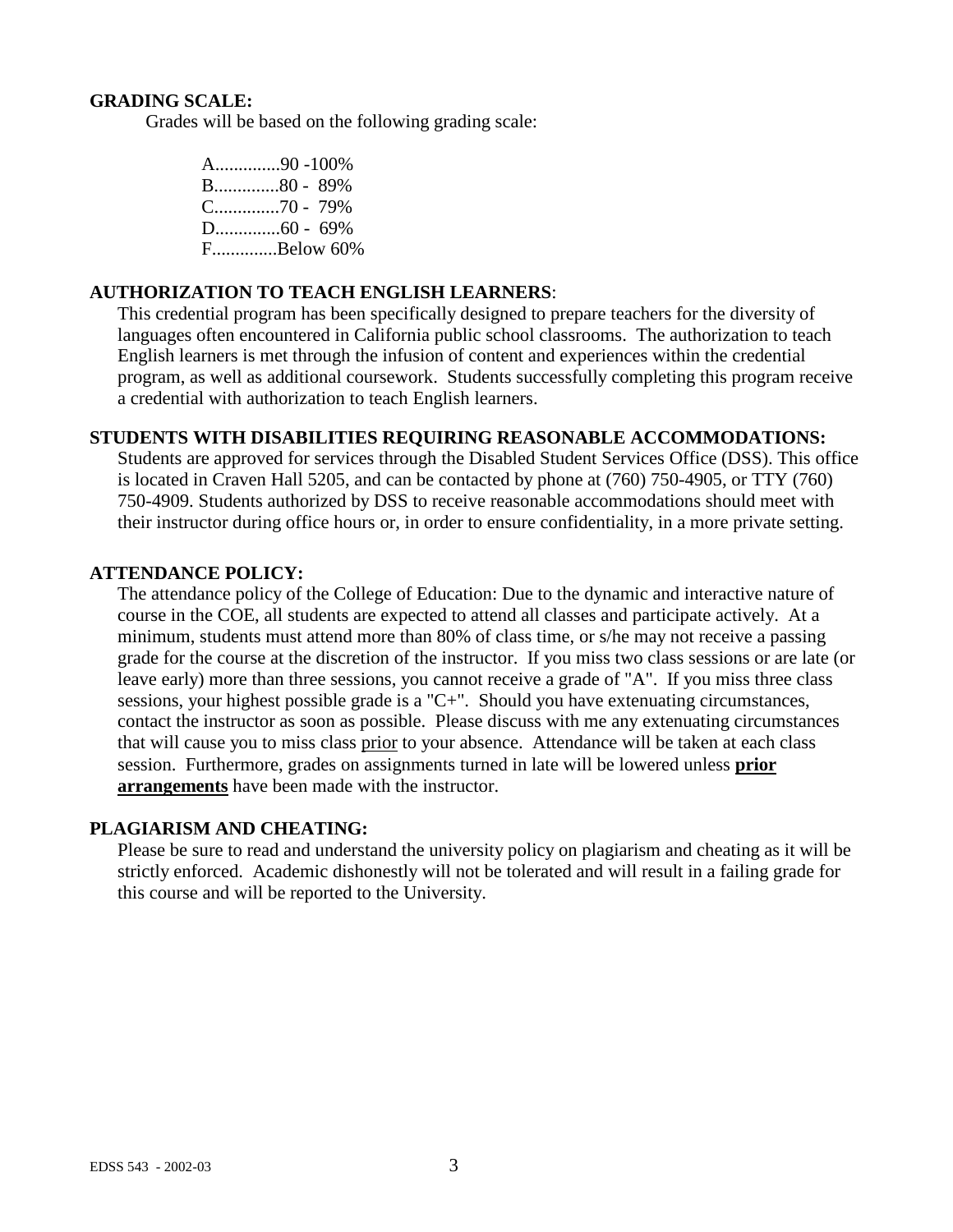## **SB2042 – AUTHORIZATION TO TEACH ENGLISH LEARNERS COMPETENCIES**

| <b>TEST 1: LANGUAGE</b><br><b>STRUCTURE</b><br><b>AND</b><br><b>FIRST- AND SECOND-</b><br><b>LANGUAGE DEVELOPMENT</b>                               | <b>TEST 2: METHODOLOGY OF</b><br><b>BILINGUAL, ENGLISH</b><br><b>LANGUAGE DEVELOPMENT,</b><br><b>AND CONTENT INSTRUCTION</b>   | <b>TEST 3: CULTURE AND</b><br><b>CULTURAL DIVERSITY</b>                                              |
|-----------------------------------------------------------------------------------------------------------------------------------------------------|--------------------------------------------------------------------------------------------------------------------------------|------------------------------------------------------------------------------------------------------|
| I. Language Structure and Use:<br><b>Universals and Differences</b><br>(including the structure of English)                                         | I. Theories and Methods of Bilingual<br><b>Education</b>                                                                       | I. The Nature of Culture                                                                             |
| A. The sound systems of language<br>(phonology)                                                                                                     | A. Foundations                                                                                                                 | A. Definitions of culture                                                                            |
| <b>B.</b> Word formation (morphology)                                                                                                               | <b>B.</b> Organizational models: What works<br>for whom?                                                                       | <b>B.</b> Perceptions of culture                                                                     |
| C. Syntax                                                                                                                                           | C. Instructional strategies                                                                                                    | C. Intragroup differences (e.g.,<br>ethnicity, race, generations, and<br>micro-cultures)             |
| <b>D.</b> Word meaning (semantics)                                                                                                                  | II. Theories and Methods for<br><b>Instruction In and Through English</b>                                                      | D. Physical geography and its effects<br>on culture                                                  |
| E. Language in context                                                                                                                              | A. Teacher delivery for both English<br>language development and content<br>instruction                                        | E. Cultural congruence                                                                               |
| F. Written discourse                                                                                                                                | B. Approaches with a focus on English<br>language development                                                                  | II. Manifestations of Culture:<br><b>Learning About Students</b>                                     |
| G. Oral discourse                                                                                                                                   | C. Approaches with a focus on<br>content area instruction (specially<br>designed academic instruction<br>delivered in English) | A. What teachers should learn about<br>their students                                                |
| H. Nonverbal communication                                                                                                                          | D. Working with paraprofessionals                                                                                              | B. How teachers can learn about their                                                                |
|                                                                                                                                                     |                                                                                                                                | students *                                                                                           |
| II. Theories and Factors in First- and<br><b>Second-Language Development</b>                                                                        | III. Language and Content Area<br><b>Assessment</b>                                                                            | C. How teachers can use what they<br>learn about their students<br>(culturally responsive pedagogy)* |
| A. Historical and current theories and<br>models of language analysis that<br>have implications for second-<br>language development and<br>pedagogy | A. Purpose                                                                                                                     | <b>III. Cultural Contact</b>                                                                         |
| <b>B.</b> Psychological factors affecting first-<br>and second-language development                                                                 | B. Methods *                                                                                                                   | A. Concepts of cultural contact                                                                      |
| C. Socio-cultural factors affecting first-<br>and second-language development                                                                       | C. State mandates                                                                                                              | <b>B.</b> Stages of individual cultural contact                                                      |
| D. Pedagogical factors affecting first-<br>and second-language development                                                                          | D. Limitations of assessment                                                                                                   | C. The dynamics of prejudice                                                                         |
| E. Political factors affecting first- and<br>second-language development                                                                            | <b>E. Technical concepts</b>                                                                                                   | D. Strategies for conflict resolution                                                                |
|                                                                                                                                                     |                                                                                                                                | <b>IV.</b> Cultural Diversity in U.S.<br>and CA                                                      |
|                                                                                                                                                     |                                                                                                                                | A. Historical perspectives                                                                           |
|                                                                                                                                                     |                                                                                                                                | <b>B.</b> Demography                                                                                 |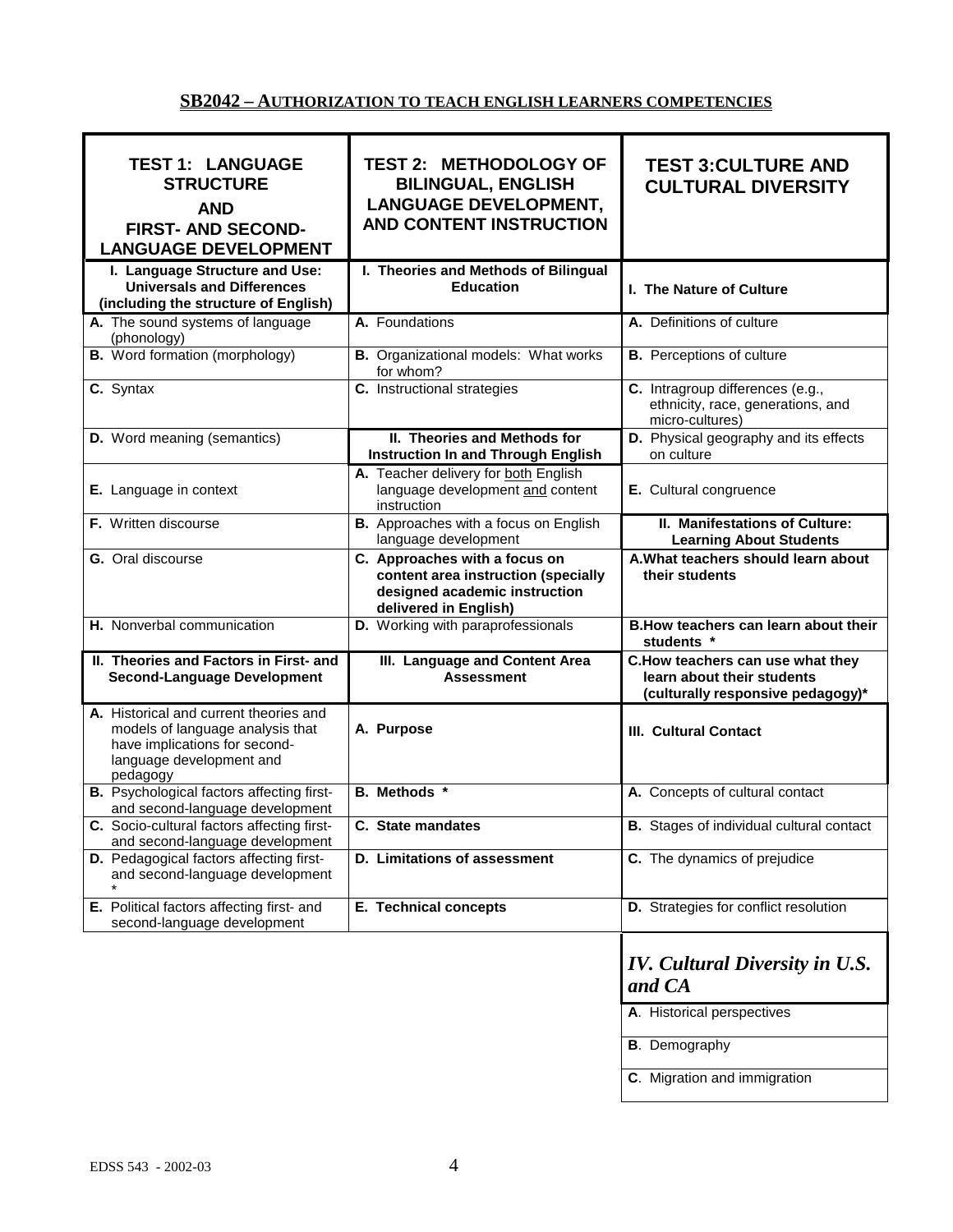| Session Number and Topic *(2 sessions each Sat) | <b>Assignment to be Completed BEFORE Class</b><br><b>Session</b> |
|-------------------------------------------------|------------------------------------------------------------------|
| 1. Introduction to Mathematics Education        |                                                                  |
| 2. Developing Mathematical Understanding        | Chapter 1 & 5 (skim)                                             |
| 3. Problem Solving                              | Chapter 3 & 4                                                    |
| 4. Standards                                    | <b>NCTM Standards Assignment</b>                                 |
| 5. Lesson Study & Working Groups                | Assigned Readings: (http://www.lessonresearch.net)               |
| 6. Instructional Practices                      | Chapter 12 & 13                                                  |
| 7. Assessment & Conducting Student Interviews   |                                                                  |
| 8. Technology                                   | Chapter 11                                                       |
| 9. General Math Topics                          | Chapter 6                                                        |
| 10. General Math Topics (Cont)                  |                                                                  |
| 11. Algebra                                     | Chapter 7                                                        |
| 12. Algebra (Cont)                              |                                                                  |
| 13. Geometry                                    | Chapter 8                                                        |
| 14. Advanced Math Topics                        |                                                                  |
| 15. Affective Issues/Wrap-up                    | Chapter 2                                                        |

\*This schedule is an **APPROXIMATION**. Given the nature of this course, we will likely be altering the schedule in order to accommodate student interest, observe and teach in mathematics classrooms, and take advantage of professional development opportunities.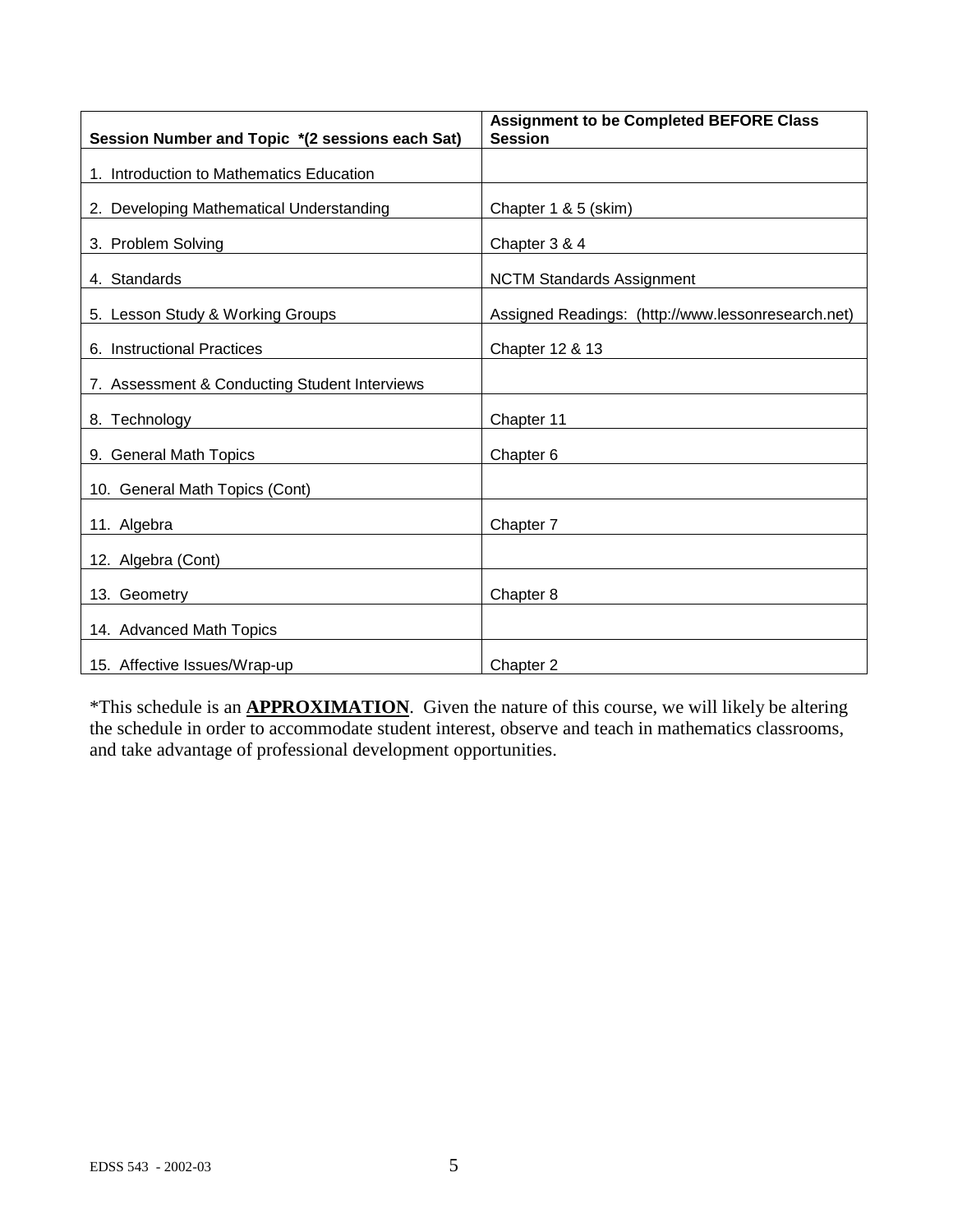#### **STUDENT INTERVIEW GUIDELINES** EDSS 543—Fall, 2002

Student interviews are designed to provide students with opportunities to focus on a single child's thinking about mathematics. It will also help students to improve their use of inquiry for assessment purposes and to better understand middle level students with different understandings.

I recommend that students work together with a partner on these interviews. As a pair, you would interview one child for each content interview and together write up your evaluation of the student (please also submit the child's written work attached to your paper).

## **Prior to the interview**

- You should arrange with a teacher (or parent of a child you know) to interview one child for 20-30 minutes in a quiet place outside the classroom, if possible.
- Provide the teacher with some understanding of what the interview will contain and see if he/she has any thoughts about how this child will do on the assessment.
- Develop a list of questions you may want to use if the child is not forthcoming with a response. For example, if the child says "I just knew it", you might respond with "What did you think about first?" or "If you were helping a friend, how would you explain what you did?"

#### **During the interview**

Work with the child individually. Begin the interview by informing the child that you will be giving him/her a series of math problems to solve and that you are interested in his/her thinking process and in the strategies s/he uses to solve these problems. Inform the child that s/he can solve the problems in any way s/he wants. Please remind the child that the interview is voluntary and that s/he can end the interview at any time (if a student does end early then please find another willing student). Do everything you can to help make the child comfortable.

Orally provide the child with each problem, posing them one at a time, you received from class and provide him/her with sufficient time to complete each problem. You may also want to provide the child with a written copy of each problem.

After the child answers each problem you should ask a variety of questions that will help you to better understand the child's thinking and to assess his/her mathematical understanding. **You will want to note the questions you ask and the child's responses** and it may be necessary to ask the child to wait while you are writing -- it is OK to ask the child to wait. You should not tape-record/video-tape the **interview**.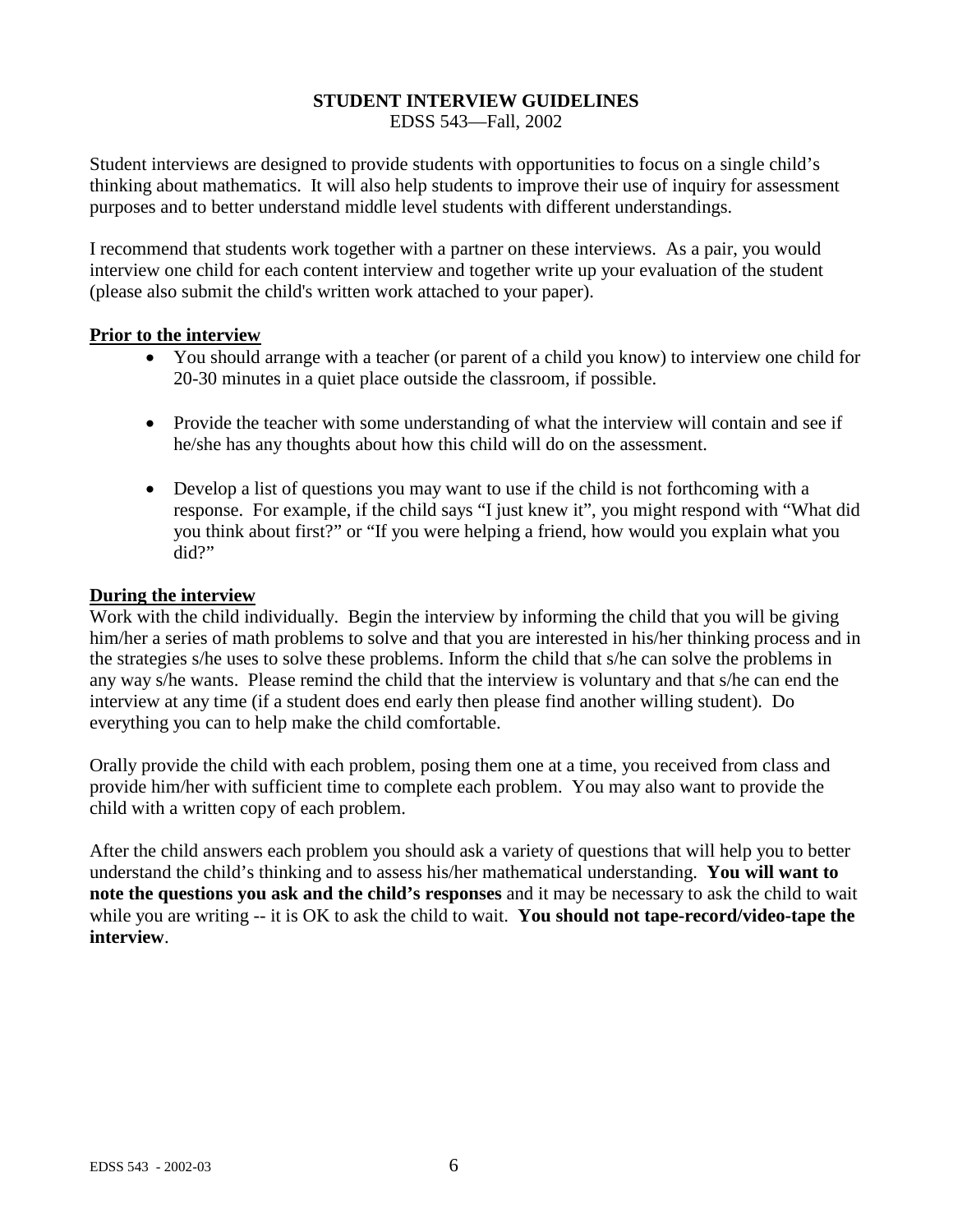## **During the interview, be sure to consider the following:**

- The best thing you can be is genuinely curious. Remember the point of the interview is to discover how the child thinks -- *NOT* to guide the child to the correct answer (try to fight the urge to be "teacher").
- Be careful to respond similarly to correct and incorrect answers. Be curious about all solution strategies -- not just the ones leading to incorrect solutions.
- Your primary role is to listen. Make sure you allow enough "wait time" -- children need time to think before answering.
- Make sure the child feels comfortable during the entire interview. If the child clearly cannot answer a problem, move on to the next problem. If you feel that the child is really struggling and frustrated, you may want to end the interview or give the child a problem you are fairly certain s/he can solve and then end the interview. If you cut an interview short because of student difficulty, be sure to discuss your reasoning in your write-up.

#### **After the interview**

You (and your partner) should **together** write no more than a two page reflection that includes a brief discussion on each of the following two points:

- What specifically did you learn about this child's mathematical understanding? Here you will want to make some claims about the mathematics your student understands or doesn't understand. I am looking for more of an explanation than just your student could or couldn't solve a particular problem.
- What specifically might you do for this child if you were his/her teacher? Here you might want to include discussions about such issues as curriculum, instructional strategies, etc.

## **Grading:**

Each interview will be worth a total of 10 points (20 points (or 20%) total). More specifically, I will be looking for nicely written papers that clearly and specifically express what you learned about: 1) the child's mathematical understanding and 2) what you would do next for this child if you were his/her teacher (again be specific here). For example, you might recognize that this student lacks a conceptual understanding of variable – so as this child's teacher you might want to pose meaningful problems that help to develop an understanding of expressions, etc.

\*NOTE: When you turn in your write-up, you should also include the child's written work (if it exists) and without the student's name listed.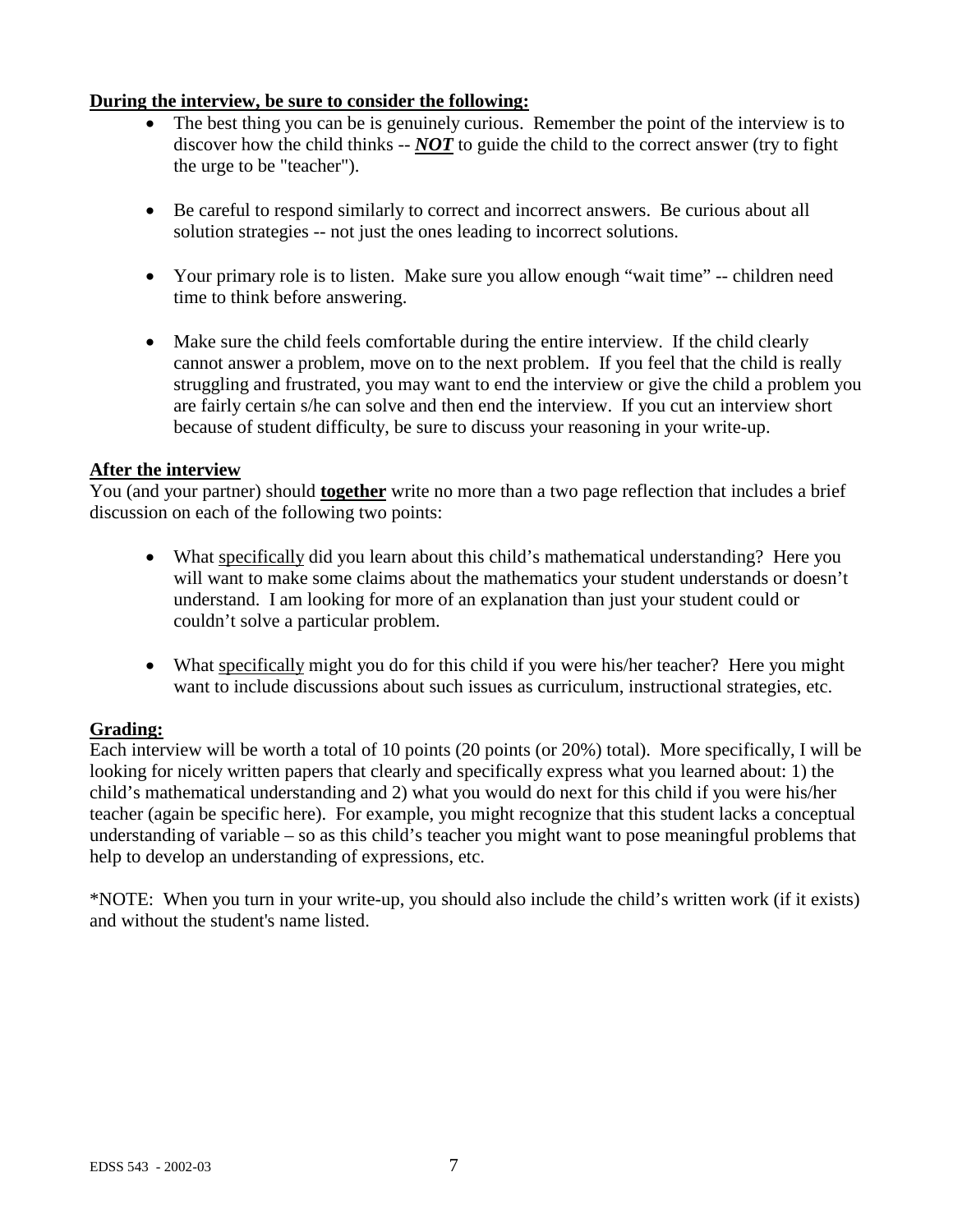#### **MATHEMATICAL RESOURCES ASSIGNMENT** EDSS 543--Fall 2002

In preparation for your 'Designing and Teaching a Lesson in Mathematics" assignment, your "content group" will construct an Annotated List of Resources that your fellow colleagues will find helpful when teaching your mathematical topic to students. Your list should include resources that directly relate to your mathematical topic (e.g., algebra, geometry, etc.). For example, teacher support materials, manipulatives, WWW locations, research articles, videos or movies, software, etc. Please include any useful information that you find when researching your topic so that your colleagues can learn from your work (but do not include specific pages from teacher workbooks, web sites, etc., rather provide citations along with short descriptions of your resources). I will be looking to find wellconstructed packets of information. If you partition the workload it should not be an overwhelming task. If each group prepares a packet of resources and we share that information with each other, then by the end of this course you will each have a wealth of information on some of the most important mathematical topics for use when you teach! A general "rule of thumb" might be for your group to try and find 10 resources in each of the areas mentioned. Some topics will naturally have more resources than other topics.

Your group will submit one nicely prepared copy of your List of Resources on the day of your group presentation (the day your topic is discussed in class). Your group should also be prepared to make a 5 minute presentation that highlights some of the resources you found (consider bringing in a few of the items that you found most helpful when planning your presentation and resources for these materials).

This project is purposefully open-ended in the hopes that you will go out and find some great resources for your mathematical topic and for your presentation. You should talk with your master teachers, use the internet, and make use of materials that I will provide. However, if you have any questions or challenges finding resources, please be sure to ask (I am happy to provide support…I want these to be good so they are good resources)!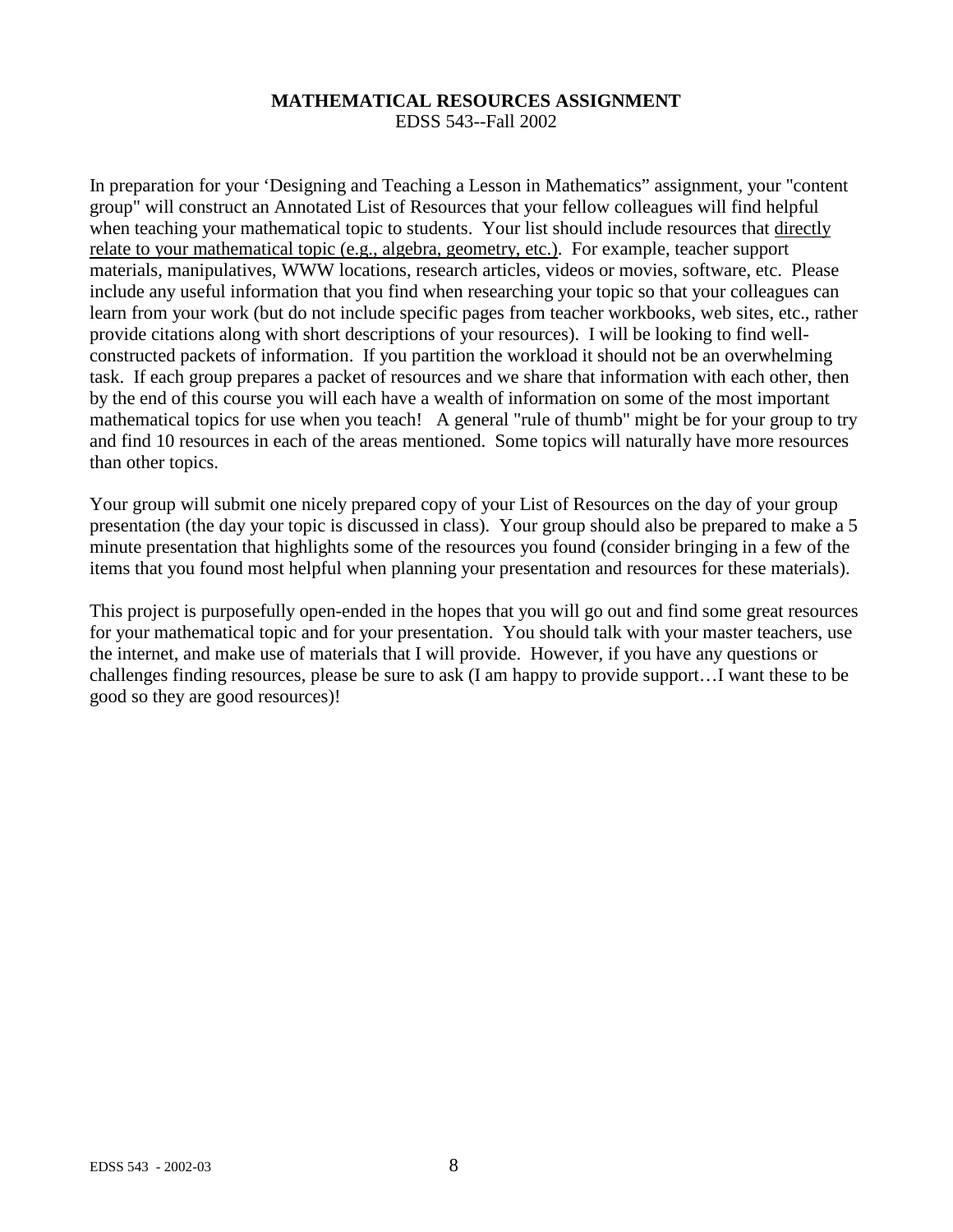# **DESIGNING & TEACHING A LESSON IN MATHEMATICS**

EDSS 543 -- Fall 2002

Students will participate in small groups (approximately four to six students) to design, construct, and teach a single lesson on an assigned mathematical topic. The lesson will be designed for use with students in a specific course. The purpose of this activity is to help you learn how to design effective mathematical lessons for a specific group of students, learn where to find mathematical resources, provide you with an opportunity to practice teaching mathematics and to receive feedback, and to learn how to effectively collaborate with colleagues in order to improve your teaching.

#### Plan of Action:

When planning your lesson, each group should:

- 1. Clearly identify the objective(s) of your lesson within the context of the overall goals and objectives of the unit. Similar to the Japanese Lesson Study process, your group might also want to identify a specific problem or issue that needs resolution.
- 2. Identify students' prior knowledge before making decisions about curriculum and instructional practices.
- 3. Consider whether your curriculum clearly brings forward your mathematical objective(s) and what, if any, alterations are necessary. Furthermore, your lesson must be consistent with the Mathematics Framework for California Public Schools (e.g., Content Standards).
- 4. Each group will be required to meet with me at least one time prior to the date of your presentation (this is not to say that we can only meet once!). One of the primary purposes of this activity is to provide me with an opportunity to work with each of you on a more individual basis so that I can help you learn to design effective mathematical activities. I will be happy to provide you with suggestions after you have given it some thought.
- 5. Make sure that each member of the group participates fully in the design and implementation of the lesson and that the workload is shared equitably. As part of your written report, each member must include a short written evaluation that describes the contributions made by each member of the group (indicating whether the workload was shared fairly among the members of the group).
- 6. On the day your topic is to be discussed in class, your group will turn in a lesson plan for your activity (using the format discussed in your Curriculum & Instruction Course), a reflection of your group's collaboration process and the teaching of your lesson, and a paragraph from each member that describes how the workload was shared. Each group will email a copy of your lesson plan and mathematical resources to each of your classmates for their teaching files
- 7. Each group will either show a short snippet of your actual lesson to the class for discussion or will allow others to observe the actual lesson (we will discuss the options).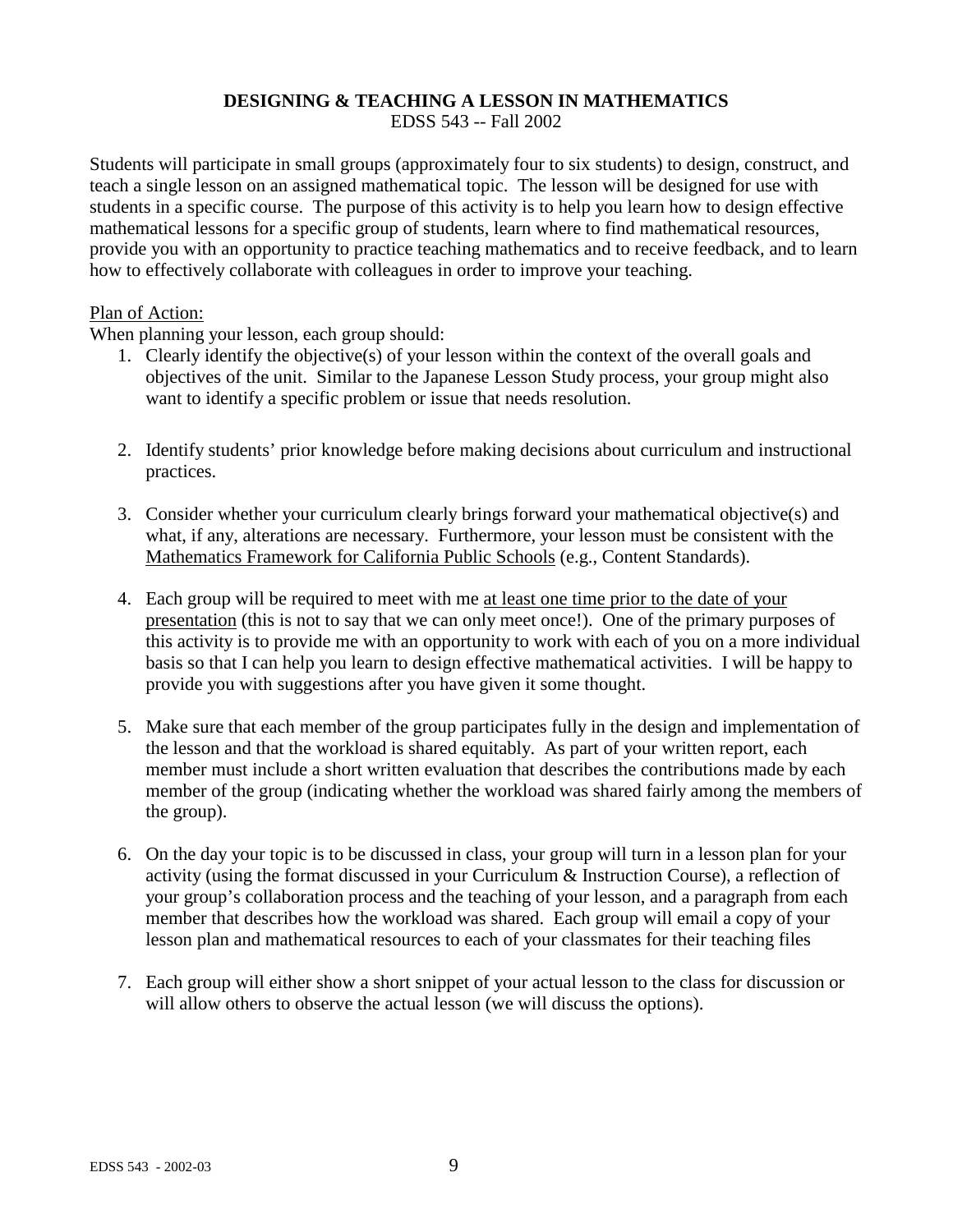# **Grades:**

For this activity, which will be worth a total of 20 points (20%), I am as interested in the process your group goes through as much as the final product. I want this to be an opportunity for you to learn such things as where to go for mathematical resources, to learn how to prepare lesson plans and what to consider when writing a lesson plan, to recognize the many challenges of teaching mathematics, to learn how to reflect and critique lessons, and to begin to understand the importance of on-going professional development opportunities. Your grade on this assignment will be based on the following:

• The design of your lesson plan. For example, adheres to identified lesson plan format described in your Curriculum and Instruction course, adheres to the California Content Standards, makes good use of student thinking, is grade appropriate, is sensitive to the needs of all students, and includes a plan for assessment, etc.

• The level of collaboration among the members of your group, the depth of your reflections (collaboration and teaching of the lesson), and what you learned from this process. You must be willing to take risks, commit yourself fully to this process, and desire to learn as much as possible from others and from the process. The success of this lesson depends on how much YOU put into this activity!

• As discussed earlier, each member of the group will need to include a short paragraph that describes how the work was shared among the members of the group (was the work shared fairly?). If the overall group identifies one member that did not fairly contribute to the final product then I will likely lower the grade of that individual (please work together and share the workload).

• Although the actual presentation of the lesson will NOT be factored into your grade, each group will receive feedback. I believe that this is a time for you to try things out and to make mistakes, not to be judged. Don't be afraid to take some risks and to make mistakes.

# **\* If anything is unclear or if you ever have questions, please ASK me.**